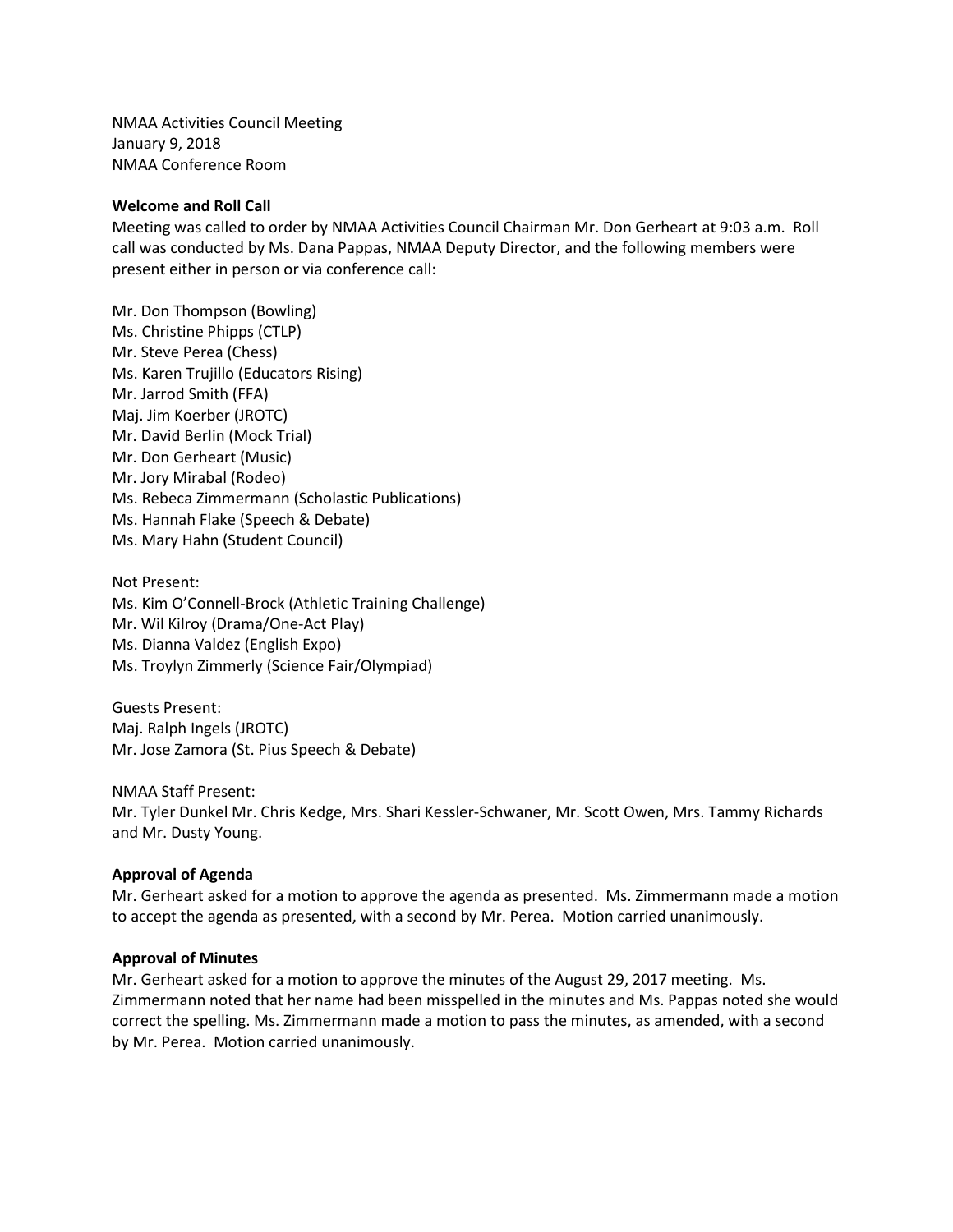#### **NMAA Staff Reports**

NMAA Business Manager, Shari Kessler-Schwaner, reminded the Council members that she would need reimbursement requests for the \$1,000 allocation no later than the beginning of June via email or mail.

Ms. Pappas reminded the Council members of the requirement of sending in eligibility forms and rosters for all NMAA sanctioned activities. She noted they can be submitted either directly to the NMAA office or to the activity representative, who can, in turn, forward them to the respective NMAA staff member.

# **Activity Reports**

Athletic Training Challenge – Ms. O'Connell-Brock was not present and no report had been forwarded on to the NMAA.

Bowling – Mr. Thompson noted that bowling had just completed its seventh of 10 competitive weeks for the current season. He noted that participation in bowling had increased by two schools during the 2017-2018 school year. He noted that the bowling events are getting more difficult to accommodate due to bowling alley size limitations. He noted that a student had bowled a 300 game, for the second in high school bowling history in New Mexico. Mr. Thompson stated that bowling is growing and improving statewide and that there are now 25 high schools participating across the state.

CTLP – Ms. Phipps noted that the CTLP groups had a strong membership drive due to more personalized support of the various groups. She did note that the groups had some barriers to increasing membership, such as class schedules. She mentioned that the groups were looking to educate local businesses about involvement in the various organizations. Ms. Phipps mentioned that the state conferences were being held throughout February, March and April for the CTLP groups and that all dates were listed on the NMAA web site and on nmctso.com.

Chess – Mr. Perea noted that Mr. Will Barela, the Southern Chess Director, had introduced him to a chess grandmaster who is moving to New Mexico. He stated that the Northwest Director, Ms. Emily Sanders, had added 200 members to the association, bringing statewide membership up to 2,000. He talked about the scholarships available to participants and stated that the goal was to have \$1 million in scholarships to offer to students next year.

Drama/One-Act Productions – NMAA Assistant Director, Mrs. Tammy Richards, presented on behalf of Drama/One-Act. She noted that enrollment at the event increased from 430 to 780 from last year to this year and that the learning workshops increased from 18 to 24 schools. She noted that the winners of the 2017 event were: Moreno Valley, Bosque School and Hope Christian School in the Sparta Division and Sandia, Capital and Cibola in the Athens Division.

Educators Rising – Mrs. Trujillo noted that membership in the organization was growing and that the state conference was going to be held from February 1-3, 2018 at CNM's Workforce Training Center in Albuquerque. She noted that 24 judges were needed in 11 different events.

English Expo – Ms. Valdez was not present and no report was given.

FFA – Mr. Smith noted that the current FFA membership is 3,648. He noted that FFA would be having a Day at the Roundhouse on January 23<sup>rd</sup>. The main focus of FFA is to increase participation in supervised agricultural experiences. He noted a continued need for qualified ag instructors statewide. The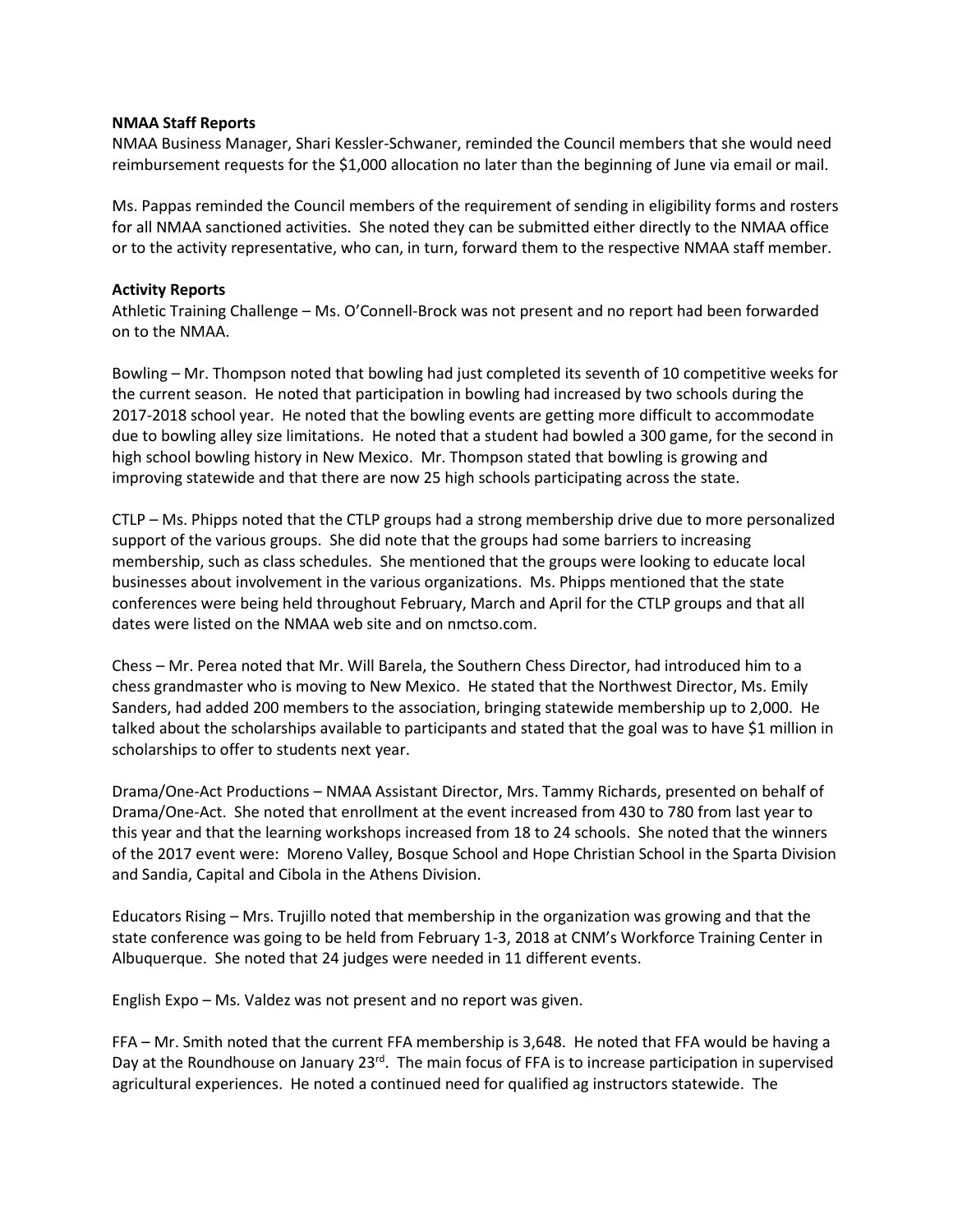National FFA competition was held October 25-28. A student from Elida was a national officer candidate and 13 schools from New Mexico participated at the national event.

JROTC – Maj. Koerber noted that JROTC had hosted multiple military skills events in the fall, as well as several STEM activities and a Near Space Challenge in October. He stated that spring is busy with various events, including the State Contest in April at Albuquerque High, with shooting events at West Mesa High School. He noted that the regionals and national events are coming up and that the  $1<sup>st</sup>$ Annual Bill Barker Invite was held with over 275 shooters participating.

Music – Mr. Gerheart stated that approximately 3,000 students registered to audition for eight different All-State ensembles (two choirs, three bands, two orchestras and one guitar). He noted that 950 students would be in attendance at All-State during the week of the Activities Council meeting, with eight concerts being held on the Saturday of the All-State event. The students will rehearse on Thursday and Friday, with over 30 educational sessions for directors on those two days.

NM Mock Trial – Mr. Berlin stated that there had been an increase in teams registered from 26 to 32 this year, for a total of 320 students. He noted that it was the  $1<sup>st</sup>$  year for the Court Reporting competition. The regional competitions were to be held February  $16<sup>th</sup>$ , with State on March 16-17. The Nationals are being held in Reno on Mother's Day

Rodeo – Mr. Mirabal noted that the rodeo season began in August and that it had two seasons – fall and spring. Junior high competes in the spring only and high school participates during both seasons. During the first event held in Santa Rosa, students select individuals to serve as officers. The participants held a food drive during their event in Clovis that was very successful. The Rodeo directors meeting was held a week prior to the Activities Council meeting. There are five events set for the Spring season – March 17-18, March 31-April 1, April 14-15, April 21-22, May-12-13. The finals will be held in Gallup during Memorial Day weekend. The National Junior High event will be held in South Dakota and the National High School event will be held in Wyoming.

Scholastic Publications – Ms. Zimmermann noted that ninth annual state scholastic publications contest would be held at Eldorado High School in two weeks. She noted there would be more participation than in years past due to increased participation from Southern schools. The judges for the event will come from the professional ranks and scholastic publications continues to partner with the New Mexico Press Association. She noted the addition of a new event in honor of Mark Holm, who passed away last year.

Science Fair/Olympiad – Ms. Zimmerly present and no report was forwarded to the NMAA.

Speech & Debate – Ms. Flake noted that the 2018 state event is split into two weekends – January 27 (Congressional Debate at Del Norte HS) and March 1-3 (all other events at Cleveland HS). The national qualifier will be held two weeks later at Albuquerque Academy. She noted that Albuquerque will host the national speech tournament in 2020.

Student Council – Ms. Hahn noted that the fall district conferences had been held throughout the state in October, with over 1600 students had attended. She noted that the state service project for NMASC was Project Children. She said that the NMASC State Conference will be held at Bernalillo High School from February 8-10, with 1170 total registered for the event. The number of schools participating has grown to 67. The summer leadership conference will be held June 5-8, 2018 at New Mexico Tech in Socorro. The Region VI Conference will be held June 22-24, 2018 in Tucson, AZ. The National